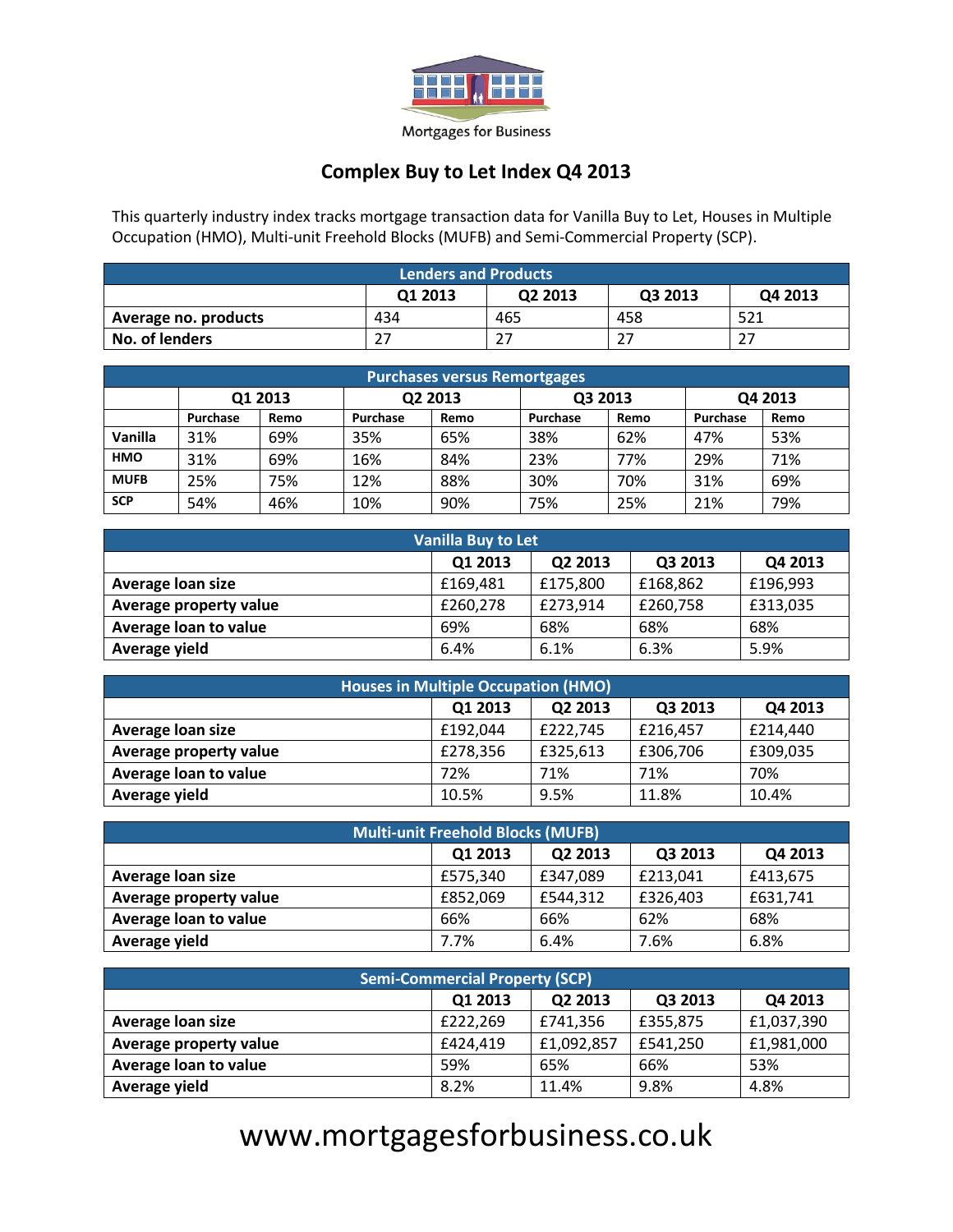

# **Robust year for buy to let properties**

### **Lenders and Products**

No new lenders entered the market whilst the average number of buy to let mortgage products increased by 37. This is the highest quarterly increase we have seen all year and also took the average number of products to a yearly high of 521. This is very good news as it not only offers more choice but also shows that the market is continuing to gather pace.

### **Purchases versus Remortgages**

Remortgages were definitely the winner in 2013 due to three main reasons: 1.Landlords remortgaging to raise finance to make further purchases; 2. Effects of the Government's Funding for Lending Scheme; 3. The likes of RBS and the Irish banks forcing borrowers to refinance elsewhere in order to reduce their exposure to risk on property. Remortgages outstripped purchases in Q4 for vanilla, HMO and MUFB property, just as they had for the preceding three quarters.

However, purchases did actually gain ground in this quarter and increased market-share in vanilla, HMO and MUFB property. This suggests that the remortgaging by landlords to release equity for further purchases is starting to take hold. We have also seen large numbers of new investors entering the buy to let space.

Semi-commercial property continues to be the only property type that has proved difficult to forecast due to smaller business volumes creating wider variances in data. In Q4 we processed a preponderance of high-value remortgages which was almost the mirror image of the previous quarter.

#### **Vanilla Buy to Let**

For the second quarter in a row, the average property value and loan amount for vanilla buy to lets increased which may reflect recent industry data that house prices are, once again, on the rise. However, the average LTV remains flat. Average yields fell below 6% for the first time since Q2 2011. This is most likely due to the recent rise in house prices, static average LTVs and rents levelling off.

#### **HMOs**

Average property values, loan amounts and LTVs remained broadly static and although yields dropped by 1.4% in Q4, the average HMO gross yield in 2014 was 10.6% - still a strong performance north of the 10% mark bring the year to a solid end.

#### **MUFBs**

Average property value and loan amount almost doubled in size. Encouragingly the average the LTV increased to 68% and although the yield dropped slightly, the average for the year was a healthy 7.1%.

# [www.mortgagesforbusiness.co.uk](http://www.mortgagesforbusiness.co.uk/)